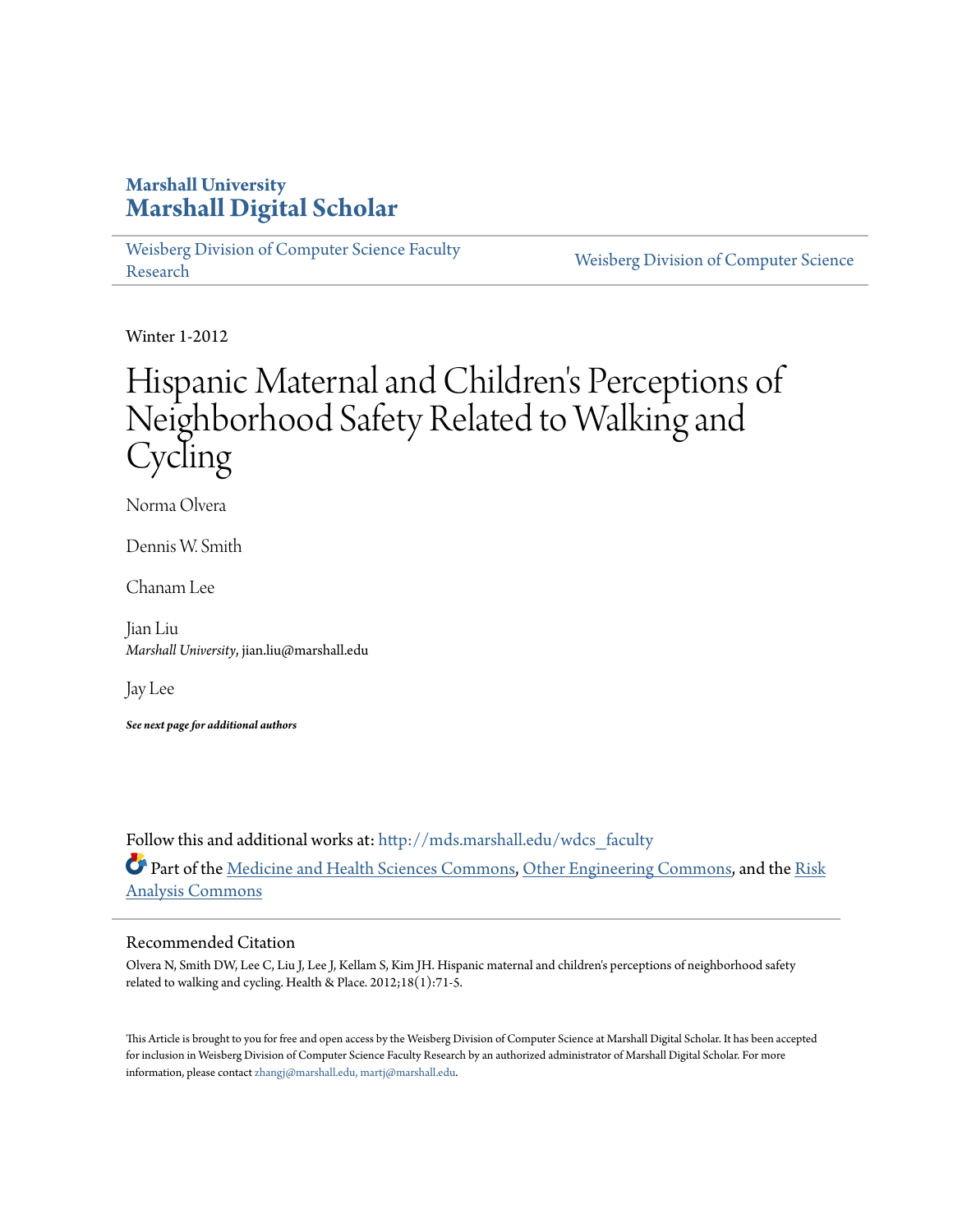### **Authors**

Norma Olvera, Dennis W. Smith, Chanam Lee, Jian Liu, Jay Lee, Stephanie Kellam, and Jun-Hyun Kim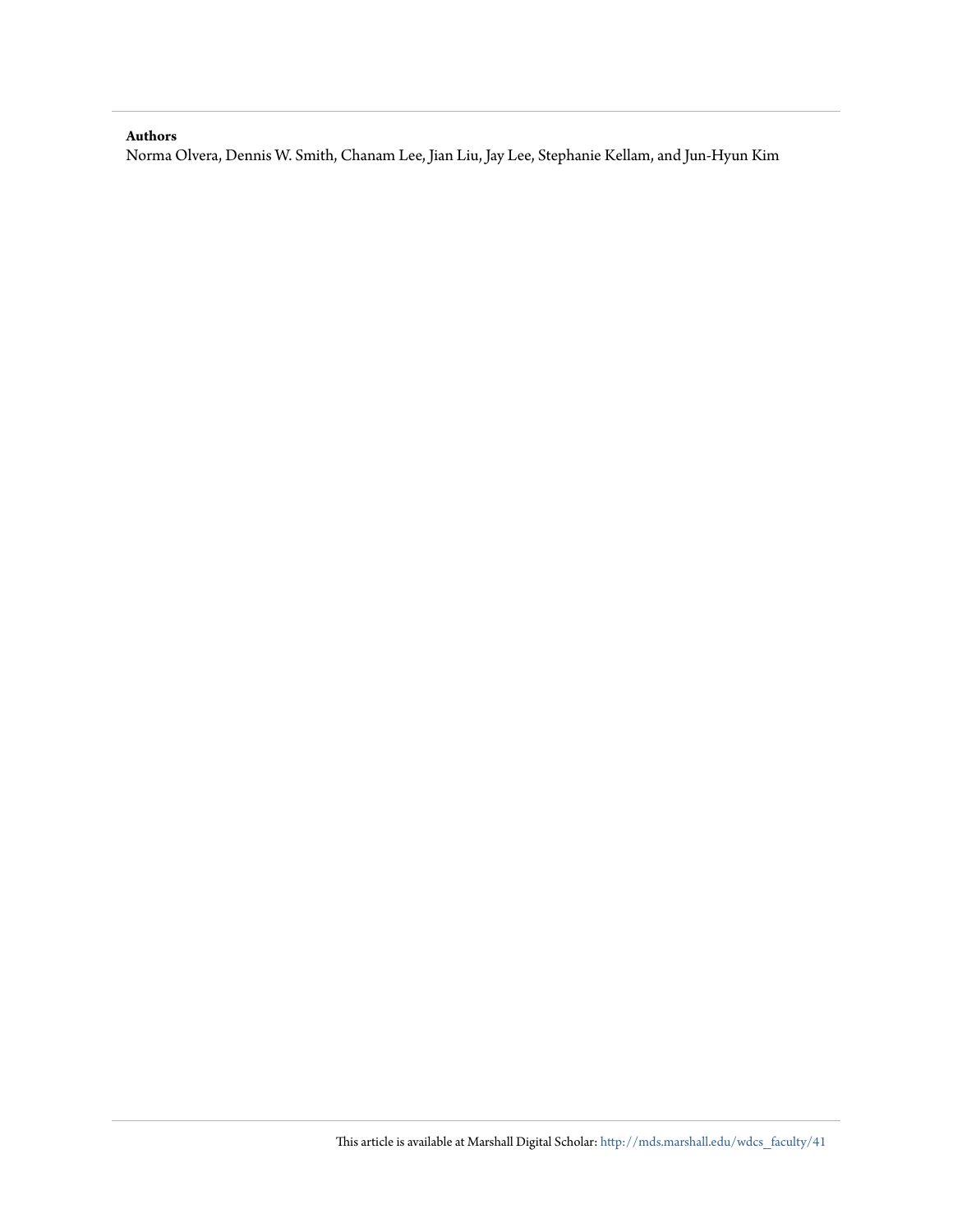Contents lists available at [SciVerse ScienceDirect](www.elsevier.com/locate/healthplace)

## Health & Place



journal homepage: <www.elsevier.com/locate/healthplace>

# Hispanic maternal and children's perceptions of neighborhood safety related to walking and cycling

Norma Olvera <sup>a,\*</sup>, Dennis W. Smith <sup>b</sup>, Chanam Lee <sup>c</sup>, Jian Liu <sup>d</sup>, Jay Lee <sup>e</sup>, Stephanie Kellam <sup>f</sup>, Jun-Hyun Kim <sup>c</sup>

a Health Program, Educational Psychology, University of Houston, 318 B3 Farish Hall, Houston, TX 77204-5029, USA

<sup>b</sup> Health Program, Educational Psychology, University of Houston, 318 B1 Farish Hall, Houston, TX 77204-5029, USA

<sup>c</sup> Department of Landscape and Architecture and Urban Planning, College of Architecture, Texas A and M University, 014D Williams Administration Building, College Station,

<sup>d</sup> Health and Human Performance, University of Houston, 3855 Holman Street, Houston, TX 77204-6015, USA

<sup>e</sup> Health Program, Educational Psychology, University of Houston, 491 Farish Hall, Houston, TX 77204-5029, USA

<sup>f</sup> Health Program, Educational Psychology, University of Houston, 318 E Farish Hall, Houston, TX 77204-5029, USA

#### article info

Keywords: Latino Youth Parent Environment Unsafe Dangerous

#### **ABSTRACT**

This study examined neighborhood safety as perceived by children (mean age $=10$  years) and their mothers, and its association with children's physical activity. For all eight safety items examined, children perceived their environment as less dangerous than mothers ( $p < 0.05$ ). None of the multiple regression models predicting children's physical activity by safety perceptions were significant (p > 0.10). The maternal perception model explained the highest percentage of variance ( $R^2$ =0.26), compared to the children's perception model ( $R^2$ =0.22). Findings suggest that future studies should explore relations between self-reported and objectively measured safety barriers to Hispanic youth walking and cycling.

 $\odot$  2011 Elsevier Ltd. Open access under [CC BY-NC-ND license.](http://creativecommons.org/licenses/by-nc-nd/3.0/)

#### 1. Introduction

Walking and cycling to/from school are common activities for children and contribute to overall physical activity levels ([Loucaides and Jago, 2008;](#page-6-0) [Mendoza et al., 2011](#page-6-0); [Michaud-](#page-6-0)[Tomson et al., 2003](#page-6-0); [Timperio et al., 2006](#page-6-0); [Tudor-Locke et al.,](#page-6-0) [2003\)](#page-6-0), and cardiovascular fitness in youth [\(Kirsten et al., 2008\)](#page-5-0). Despite health benefits, walking and cycling to school in the US declined from 48% in 1969 to 16% in 2001 [\(US Department of](#page-6-0) [Transportation, 2003](#page-6-0)), which is a steeper decline than reported in the UK [\(Department for Transport, 2006](#page-5-0)) and Australia ([Transport](#page-6-0) [Data Center, 2001\)](#page-6-0). Several factors have been identified to explain this decline [\(US Centers for Disease Control and Prevention, 2002\)](#page-6-0). Along with the increasing distance between homes and schools, parental safety concerns have been reported consistently as major barriers to walking and cycling to school [\(McDonald, 2008](#page-6-0); [Napier](#page-6-0) [et al., 2011;](#page-6-0) [Panter et al., 2009](#page-6-0); [Wen et al., 2007;](#page-6-0) [Zhu and Lee,](#page-6-0) [2009\)](#page-6-0). Children's perceived safety of the neighborhood has also shown to be a predictor of walking to/from school [\(Voorhees et al.,](#page-6-0) [2010\)](#page-6-0). Furthermore, [Napier et al. \(2011\)](#page-6-0) reported that children walked to school more when parents and children perceived fewer

barriers to walking. Parents living in less walkable or low-income communities perceived more barriers ([Napier et al., 2011](#page-6-0)) and were more concerned about road safety than their children ([Timperio et al., 2004](#page-6-0)). Safety concerns appear to be more serious in low-income, inner-city settings, contributing not only to reduced walking and cycling, but also to lower overall physical activity among children and adolescents [\(Weir et al., 2006](#page-6-0); [Gomez](#page-5-0) [et al., 2004;](#page-5-0) [Zhu et al., 2011](#page-6-0)). Given the relevance of parental and child's perceived safety to walking, the purposes of this study were to assess: (1) differences between Hispanic children and their mothers in the perception of neighborhood safety related to walking and cycling, and (2) the relationship of mothers' and children's neighborhood safety perceptions and children's actual physical activity. We targeted Hispanic families because they are the largest minority group in the United States ([US Census Bureau,](#page-6-0) [2009](#page-6-0)) and have higher obesity rates than their Caucasian counterparts [\(Ogden et al., 2008\)](#page-6-0). Thus, it is important to understand the behaviors that can contribute to obesity in this high risk group.

#### 2. Methods

#### 2.1. Study sample and procedure

Data collection was conducted in 2008–2009 and was approved by the University of Houston and the Texas A and M



TX 78743-3137, USA

 $*$  Corresponding author. Tel.:  $+8328425925$ ; fax:  $+7137434996$ .

E-mail addresses: [nolvera@uh.edu \(N. Olvera\),](mailto:nolvera@uh.edu) [dwsmith@uh.edu \(D.W. Smith\)](mailto:dwsmith@uh.edu), [clee@archmail.tamu.edu \(C. Lee\),](mailto:clee@archmail.tamu.edu) [jliu@uh.edu \(J. Liu\),](mailto:jliu@uh.edu) [drjaylee@mac.com \(J. Lee\),](mailto:drjaylee@mac.com) [sfkellam@gmail.com \(S. Kellam\)](mailto:sfkellam@gmail.com), [JHKim@arch.tamu.edu \(J.-H. Kim\)](mailto:JHKim@arch.tamu.edu).

<sup>1353-8292 © 2011</sup> Elsevier Ltd. Open access under [CC BY-NC-ND license.](http://creativecommons.org/licenses/by-nc-nd/3.0/) doi:[10.1016/j.healthplace.2011.08.022](dx.doi.org/10.1016/j.healthplace.2011.08.022)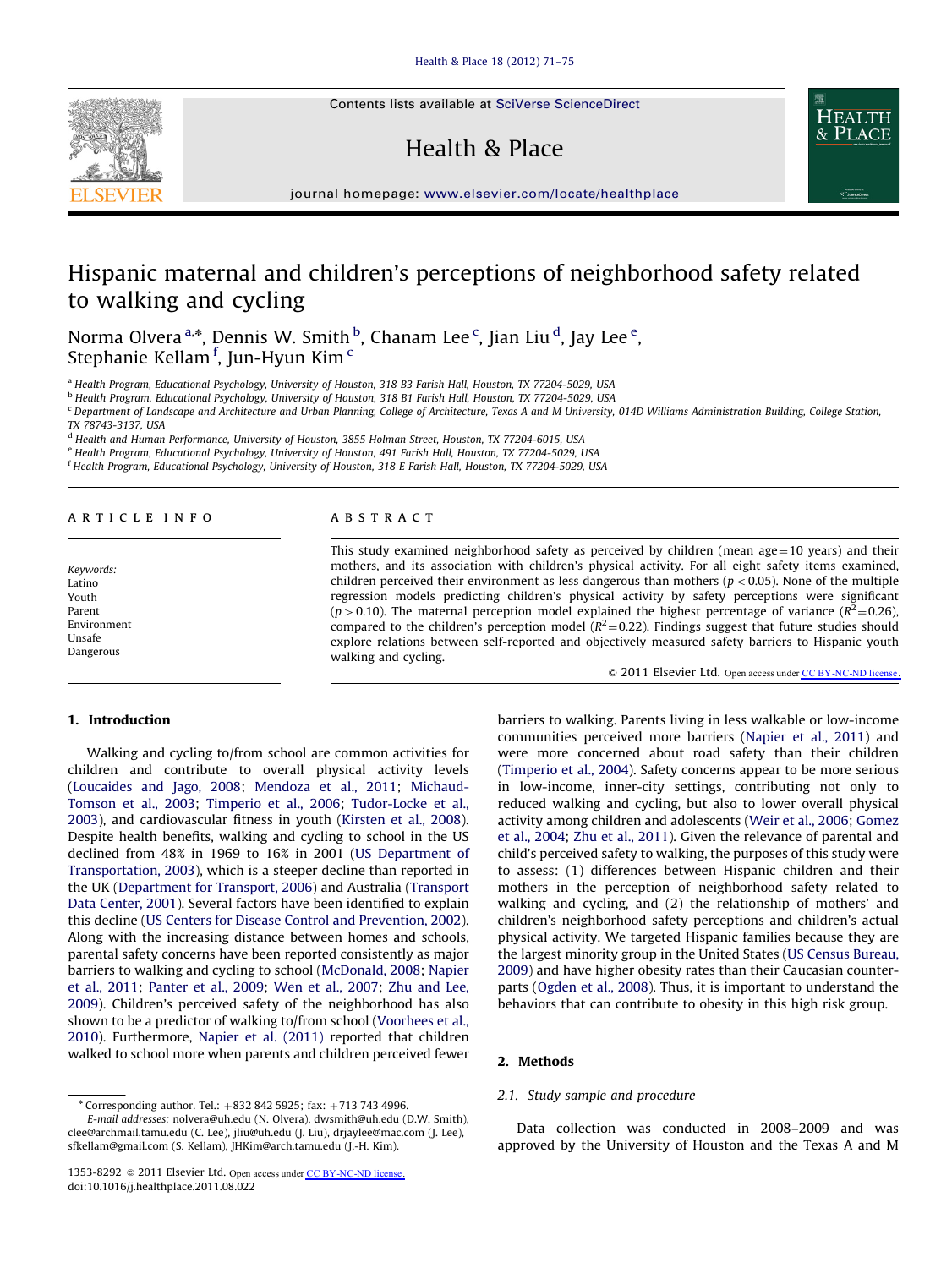University Committees for the Protection of Human Subjects and the Houston Independent School District Research Committee. Participants were recruited from elementary schools (3rd–5th grade) located in the targeted neighborhood described below. Upon permission from the school administrators, research assistants met with eligible mothers at school events (e.g., open house) as well as at drop off and pick up times to inform them about the study. Flyers with information about the study were also sent home through children. Of the 250 names on class rolls for 8 classes across 4 elementary schools, 132 mother-child dyads agreed to participate by the beginning of the study (53% response rate). All 132 children completed child measures, but only 102 mothers completed maternal measures. Study eligibility criteria included only one mother-child pair per family of Hispanic ethnicity, with the ability to communicate in English or Spanish, and not having any medical restrictions affecting physical activity patterns.

#### 2.2. Neighborhood characteristics

Study participants resided in the East End district located on the east side of Houston, TX, bounded by State Highway 59 on the west, Buffalo Bayou and the Houston Ship Channel on the north, Loop 610 on the east, and Interstate Highway 45 on the south. About 92% of the district's residents are of Hispanic ancestry; 35% are aged younger than 18; and 54% of residents 25 years and older have no high school diploma [\(US Census](#page-6-0) [Bureau, 2000\)](#page-6-0). East End's poverty rate is high with 36% of families with an annual income lower than \$15,000. This inner-city neighborhood has fairly compact (about 7.5 persons/acre) and diverse land use patterns, including 21% residential, 23% industrial, 10% commercial and office, and 6% park and open spaces ([City of Houston, 2007\)](#page-5-0). Street networks in this area are predominantly grid-like, but include a small number of loops and dead-end streets near the waterways. Sidewalks are on most streets, but bike lanes and trail systems are rarely found in this area. The City of Houston has one of the highest crime rates in the US with 6698 crimes per 100,000 persons per year, much higher than 2416 for New York and 3371 for Los Angeles [\(City of](#page-5-0) [Houston, 2009\)](#page-5-0). East End has about the same crime rate as the citywide average. Further, studies showed East End to have several crash ''hot spots,'' areas with concentrated traffic crash incidences ([Levine, 2006a;](#page-5-0) [Levine, 2006b\)](#page-6-0).

#### 2.3. Self-reported demographic and obesity status

Mothers reported standard demographic items (i.e., gender, ethnicity, age, birthplace, education). Children's body weight and height were assessed using a Tanita TBF 310 scale and a height rod without shoes. Height and weight were used to calculate body mass index using Quetelet's index [body weight (kg)/height  $(m<sup>2</sup>)$ ]. Obesity status was determined using BMI values for the age and gender specific percentiles according to the CDC guidelines ([US Centers for Disease Control and Prevention, 2011\)](#page-6-0).

#### 2.4. Neighborhood safety perceptions

Mothers' and children's neighborhood safety perceptions were collected using parallel survey items related to 8 common environmental risks, including: (1) too much traffic, (2) cars going too fast, (3) no sidewalks, (4) no signals at crosswalks, (5) no lighting, (6) gangs, (7) strangers, and (8) stray dogs. The individual survey items were selected based on the previous literatures ([Craig et al., 2003;](#page-5-0) [Hume et al., 2006](#page-5-0)), and existing validated/ tested instruments including Neighborhood Environment Walkability Survey ([Saelens et al., 2003](#page-6-0); [Brownson et al. 2004](#page-5-0)) and the Children's Leisure Activities Study survey [\(Telford et al., 2004\)](#page-6-0). The selected items were modified to ensure consistent wording and format, and designed to be answered on a five-choice Likert  $(1 =$ strongly disagree to  $5 =$ strongly agree) response scale. The final safety survey scales had acceptable reliability levels for mothers (Cronbach's Alpha=0.83) and children (Cronbach's Alpha $=0.86$ ).

#### 2.5. Measurement of moderate-to-vigorous physical activity (MVPA)

The ActiGraph GT1M accelerometer (ActiGraph LLC, Fort Walton Beach, FL) was used to determine time spent in MVPA during 7 consecutive days. Due to budgetary constraints, every third child (20 boys and 31 girls) wore the accelerometer after their completion of survey data. Following protocols research assistants showed each child individually how to wear the accelerometer on their body. Wearing time was determined from time in the morning when the child woke up and placed accelerometer on his waist until child took it off before going to bed (except while showering or swimming). The accelerometers were set to record activity counts in 30 s epochs to capture short motion intervals for this age group. Activity counts were uploaded to a custom-designed MATLAB data reduction program (MATLAB 2009a, MathWorks, USA) for determination of time spent in MVPA (3 METs lower limit) using the age-specific cutoff thresholds developed by [Freedson et al. \(2005\)](#page-5-0).

#### 2.6. Statistical analysis

Basic descriptive analyses were performed on the family's background, maternal and children's neighborhood safety perceptions, and children's daily minutes of MVPA. Mothers' and children's mean neighborhood safety perceptions were compared using the non-parametric, Tukey-Kramer Honestly Significant Difference (HSD) test. The Tukey–Kramer test calculates the actual absolute difference in the means minus the HSD, which is the difference that would be significant ([Hayter, 1984\)](#page-5-0). Pairs with positive values were significantly different. Standard multiple regression analyses were then used to evaluate the relationships between children's daily average MVPA and neighborhood safety as measured by mothers' and children's perceptions. Pearson correlation and the Variance Inflation Factor (VIF) were used to assess intercorrelations and multicollinearity problems among the mother's safety perception items.

#### 3. Results

#### 3.1. Sample characteristics

The sample consisted of 55 boys and 77 girls with the average child being 10 years old, born in the US, and overweight. The average mother was young in her mid-thirties, born in Mexico (61%), had a high school education or less (61%). 35% of mothers had an annual income of less than \$20,000 and over 66% were married. In a subset sample  $(n=51)$ , data reveal that children spent an average of 49.11 min (SD  $\pm$  26.6) of MVPA per day. The mean MVPA for boys was greater than for girls ([Table 1\)](#page-4-0).

#### 3.2. Maternal and children's neighborhood safety perceptions

For all eight, maternal and children's ratings of safety, Tukey– Kramer HSD comparisons of means were significantly different ([Table 2](#page-4-0)). Children perceived their neighborhood as safer than their mothers. Mothers' two highest neighborhood safety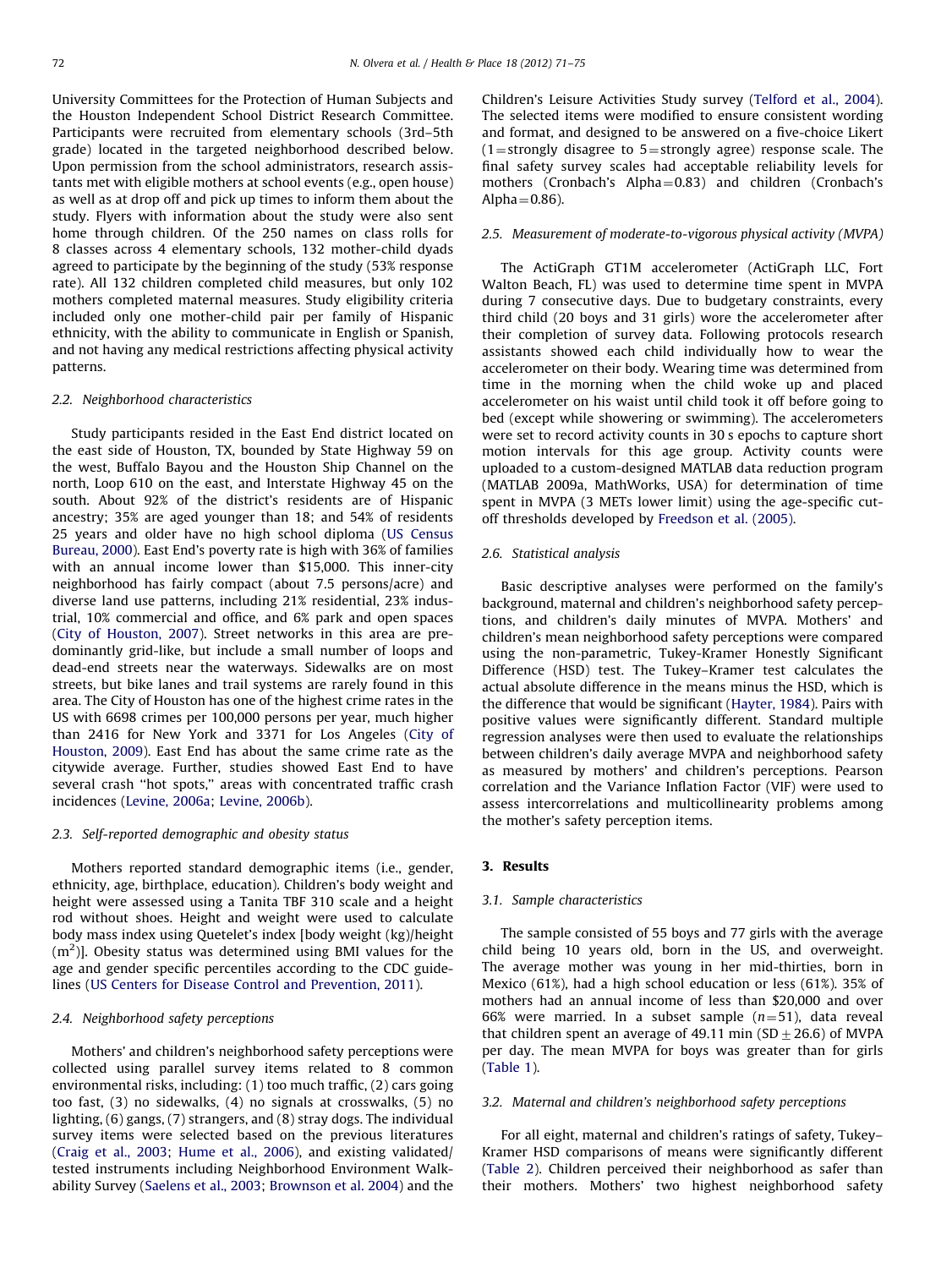<span id="page-4-0"></span>

| Table 1                                |  |
|----------------------------------------|--|
| Characteristics of study participants. |  |

| Demographic characteristics                                                                            |                                    |                                                        |
|--------------------------------------------------------------------------------------------------------|------------------------------------|--------------------------------------------------------|
| Participants<br>N<br><b>Boys</b><br>Girls<br>Mean (SD) age                                             | Mother<br>102<br>36.2 ( $\pm$ 7.3) | Child<br>132<br>77<br>55<br>10.0 ( $\pm$ 0.7)          |
| Place of birth<br><b>United States</b><br>Mexico<br>Central America                                    | 28%<br>61%<br>11%                  | 78%<br>20%<br>2%                                       |
| Marital status<br>Single<br>Married<br>Divorced, Separated, Widowed<br>Other                           | 14%<br>66%<br>11%<br>9%            |                                                        |
| Level of education<br>1st-6th Grade<br>7th-12th Grade<br>Some college<br>Did not answer                | 17%<br>61%<br>9%<br>13%            |                                                        |
| Family income (per year)<br>Less than 10k<br>$10 - 20k$<br>21–30k<br>More than 30k<br>Not sure/Refused | 17%<br>18%<br>17%<br>23%<br>25%    |                                                        |
| Mean (SD) body mass index<br><b>Boys</b><br>Girls<br>Weight status-overweight<br>Boys<br>Girls         |                                    | 22.9 ( $\pm$ 5.5)<br>$20.9$ ( $\pm$ 5.7)<br>67%<br>47% |
| Daily mean (SD) MVPA $\binom{min}{m}$<br>Boys $(n=21)$<br>Girls $(n=30)$                               |                                    | 58.2 ( $\pm$ 26.2)<br>42.4 ( $\pm$ 25.2)               |

#### Table 2

Comparison of children's and mothers' neighborhood safety perceptions related to walking and bicycling.

| It is dangerous for my child to walk or<br>ride his/her bike because of things like:                                                                                                | Tukey–Kramer HSD <sup>a</sup>                                                                                |                                                                                                              |                                                              |  |
|-------------------------------------------------------------------------------------------------------------------------------------------------------------------------------------|--------------------------------------------------------------------------------------------------------------|--------------------------------------------------------------------------------------------------------------|--------------------------------------------------------------|--|
|                                                                                                                                                                                     | Child<br>$(\alpha = 0.86)$<br>Mean(SD)                                                                       | Mother<br>$(\alpha = 0.83)$<br>Mean(SD)                                                                      | q-value <sup>b</sup>                                         |  |
| 1. Too much traffic<br>2. Cars going too fast<br>3. No crosswalks<br>4. No signals at crosswalks<br>or intersections<br>5. No lighting<br>6. Stray dogs<br>7. Gangs<br>8. Strangers | 1.27(0.55)<br>2.18(1.50)<br>2.16(1.52)<br>2.26(1.57)<br>1.97(1.44)<br>2.58(1.60)<br>2.27(1.56)<br>2.87(1.64) | 4.02(0.77)<br>4.08(0.95)<br>3.51(1.41)<br>3.40(1.41)<br>3.03(1.46)<br>3.75(1.38)<br>3.23(1.40)<br>3.54(1.38) | 2.57<br>1.55<br>0.99<br>0.73<br>0.66<br>0.75<br>0.55<br>0.25 |  |

Note: 5-point Likert-scale (1: Strongly disagree to 5: Strongly agree).

<sup>a</sup> Tukey–Kramer HSD comparison of means test is an exact alpha-level test if the sample sizes are the same, and conservative if the sample sizes are different [\(Hayter, 1984\)](#page-5-0).

Tukey–Kramer HSD q-values shown are the absolute differences in the pairwise means, minus the HSD, which is the difference that would be significant  $(p<05, q-value=1.97)$ . All of the HSD positive q-values in the table indicate significantly different means.

concerns had to do with traffic (''cars going too fast,'' and ''too much traffic'') and the lowest concern was about lack of lighting. Children's two most serious neighborhood safety concerns had to

| . .<br>$\sim$ |  |
|---------------|--|
|---------------|--|

Regression of mothers' perceptions on children's MVPA daily average.

| Variables                                                                                                                                                       | Multiple regression <sup>a</sup>                                         | VIF                                                          |                                                                           |                                                                            |                                                                      |
|-----------------------------------------------------------------------------------------------------------------------------------------------------------------|--------------------------------------------------------------------------|--------------------------------------------------------------|---------------------------------------------------------------------------|----------------------------------------------------------------------------|----------------------------------------------------------------------|
|                                                                                                                                                                 | Estimate                                                                 | <b>SEE</b><br>25.61                                          | t                                                                         | p-value<br>0.121                                                           |                                                                      |
| 1. Too much traffic<br>2. Cars going too fast<br>3. No crosswalks<br>4. No signals at crosswalks<br>5. No lighting<br>6. Stray dogs<br>7. Gangs<br>8. Strangers | $-3.39$<br>3.51<br>$-8.39$<br>4.31<br>$-2.43$<br>2.60<br>7.30<br>$-4.98$ | 3.42<br>3.67<br>3.86<br>3.60<br>4.44<br>3.03<br>3.26<br>3.85 | $-0.99$<br>0.96<br>$-2.17$<br>1 2 0<br>$-0.55$<br>0.86<br>2.26<br>$-1.29$ | 0.328<br>0.344<br>$0.036*$<br>0.293<br>0.587<br>0.396<br>$0.029*$<br>0.206 | 2.141<br>2.472<br>2.761<br>2.110<br>3.378<br>1.899<br>2.092<br>2.492 |

<sup>a</sup> Explanation of child MVPA daily average from mother safety perceptions  $R^2$ =0.26 (N=49, p=0.12).  $p < 0.05$ .

do with strangers and stray dogs and the least serious concern was about the lack of lighting.

#### 3.3. Maternal and children's neighborhood safety perceptions as related to physical activity

To assess the relationship of mothers' and children's neighborhood safety perceptions with children's daily average MVPA, we completed two multiple regression analyses using mothers' perceptions of neighborhood safety and children's perceptions of neighborhood safety as independent variables. None of the multiple regression models were statistically significant  $(p>0.10)$ . However, the maternal perception model explained higher percentage of variance ( $R^2$ =0.26) compared to the children's model ( $R^2$ =0.22). Thus, only the maternal model is reported in Table 3. Of interest, the perceived lack of crosswalks  $[t(48) = -2.17, p < 0.05]$  and the perception of gangs  $[t(48) = 3.26]$  $p < 0.05$ ] contributed most to the model. We also conducted a post-hoc analysis of the mother's safety item intercorrelations ([Table 4\)](#page-5-0). Many items were significantly correlated  $(p < 0.10)$ corroborating that mother's safety perceptions are connected rather than independent. However, the VIF values of all items were lower than 0.4 indicating the multicollinarity among safety items in the regression is acceptable (Table 3).

#### 4. Discussion and conclusion

Findings from this study suggest that Hispanic mothers and children have different ratings of neighborhood safety related to walking and cycling in a low-income, inner-city neighborhood. For all 8 safety items examined, mothers perceived neighborhoods less safe than their children, particularly, related to traffic volume and speed. The results of this investigation are consistent with studies reporting parental safety concerns of their neighborhood as more serious than their children's [\(Timperio et al., 2004;](#page-6-0) [Timperio et al., 2006](#page-6-0)), particularly in less walkable communities ([Napier et al., 2011](#page-6-0)). The differences between child and mother perceptions not only reflect developmental and role perspectives, but also point toward promising areas for additional study and intervention.

Parents are crucial to the formation of healthy habits in children. Therefore, understanding parental perceptions pertaining to the safety of the neighborhood as associated with physical activity is an important endeavor. Results from this study indicated that the maternal safety perception model ( $R^2$ =0.26) predicted the explained children's MVPA slightly better than the children's safety perception model ( $R^2$ =0.22). Due to the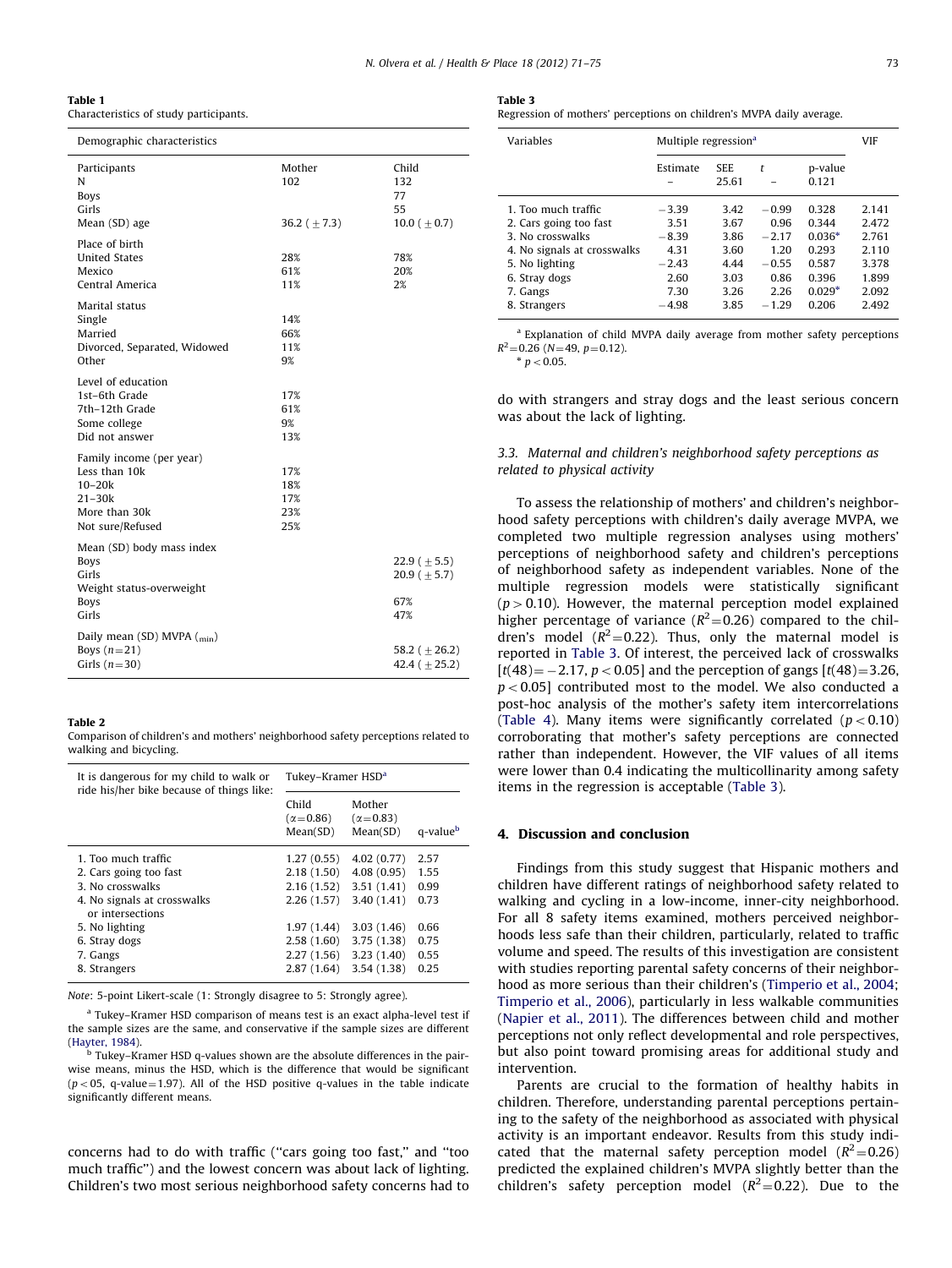#### <span id="page-5-0"></span>Table 4

Mother's perceptions of neighborhood safety inter-item correlations.

| Item <sup>a</sup>                             |                    | ∠              | 3              | 4                    | 5              | 6              |       |
|-----------------------------------------------|--------------------|----------------|----------------|----------------------|----------------|----------------|-------|
| 1. Too much traffic<br>2. Cars going too fast | 0.588              |                |                |                      |                |                |       |
| 3. No crosswalks                              | 0.423              | 0.616          |                |                      |                |                |       |
| 4. No signals at crosswalks<br>5. No lighting | 0.254<br>0.320     | 0.425<br>0.297 | 0.691<br>0.469 | 0.553                |                |                |       |
| 6. Stray dogs                                 | 0.460              | 0.395          | 0.398          | 0.239                | 0.335          |                |       |
| 7. Gangs<br>8. Strangers                      | $0.177 +$<br>0.238 | 0.312<br>0.357 | 0.367<br>0.264 | $0.215+$<br>$0.152+$ | 0.296<br>0.346 | 0.439<br>0.444 | 0.669 |
|                                               |                    |                |                |                      |                |                |       |

 $^{\text{a}}$  All inter-item correlations were significant where alpha was set at 0.10 except these three marked by  $\pm$ s.

interrelatedness of safety items and the exploratory nature of the study, individual item results should be viewed cautiously. Yet, some findings about specific items contributing to the model should warrant further study. For example, the lack of crosswalks identified as a key barrier to physical activity by mothers, is related to traffic safety concerns (especially traffic volume and speed). Mothers reported traffic-related safety problems to be more serious than crime-related safety concerns. Crosswalks are relatively easy and permanent interventions, and could be considered top priority items for local jurisdictions. Furthermore, future studies should identify objective thresholds for the speed and volume of traffic considered acceptable by parents, which will facilitate the development of evidence-based policies and guidelines.

This study also demonstrated that mothers with more physically active children expressed greater concerns about gangs. While this finding may seem counter-intuitive, it can partly be explained by the fact that mothers of active children are more likely to be active. Those active mothers tend to walk more and spend more time out in the neighborhood, and therefore more likely to witness and be aware of gang activities. Therefore, further studies are necessary to clarify the causal and independent relationships among objectively measured gang (and other crime) activities, subjectively measured parental perception of those activities, and children's physical activity. Overall, findings from this study suggests the need for large-sample, preferably longitudinal, studies allowing for more thorough investigations of the complex relationships among demographic, built environmental (e.g., crosswalks and traffic conditions) and psychosocial variables (perceptions, awareness, attitudes, social norms, and social support) that are potentially associated with children's physical activity.

Several limitations of this study are noted. The small sample size along with the interrelatedness of safety items suggest that results from this exploratory study should be viewed cautiously. In addition, because of the small sample size and power concerns, we did not control for several covariates such as gender. Future studies should investigate the effects of children's gender and other demographic variables on neighborhood safety perceptions and MVPA. Another limitation is the lack of objective measures on safety. All data came from self-reported surveys, because objective crime and crash data were not available for the study area in a disaggregated format that can be geocoded for spatial analyses. Finally, this is a cross-sectional study with primarily Hispanic parents and their children living in an inner-city district of Houston, Texas. Therefore, no casual relationships were examined and findings are not generalizable to other settings or populations.

Despite these limitations, to our knowledge this exploratory study is the first that has assessed the differences in the perceptions of neighborhood safety between Hispanic children and their mothers. Furthermore, the significant differences between maternal and child perceptions on the neighborhood safety and the better fit of the maternal model in explaining children's MVPA present an interesting paradox. Do maternal perceptions of neighborhood safety lead to restrictions on children's walking and cycling and, in turn, place limits on their MVPA or other physical activity? Are their concerns appropriate reflections of reality or overstated judgment of the actual condition? Because this research was exploratory and the findings were inconclusive, the role of parent's neighborhood safety perceptions and children's physical activity needs further study, especially considering the ''actual'' environments with objective data on safety and other variables. An obvious next step in the research is to enhance understanding of the relation of perceived and objectively measured traffic and crime safety, and how they may interact to influence youth MVPA. It would be useful to explore how these associations might differ across ethnic/racial groups and across socioeconomic groups.

#### Acknowledgements

This research was funded by Grant #63755 from the Robert Wood Johnson Foundation, Active Living Research Program. The authors thank Dr. James Sallis and Dr. Deborah Lou for their assistance and technical support during the implementation of this study. Special thanks to Dr. James Sallis for his insightful revisions of this manuscript, and Hispanic families who provided us with valuable information about their perceived environmental clues and physical activity patterns.

#### References

- Brownson, R.C., Chang, J.J., Eyler, A.A., Ainsworth, B.E., Kirtland, K.A., Saelens, B.E., et al., 2004. Measuring the environment for friendliness toward physical activity: a comparison of the reliability of three questionnaires. American Journal of Public Health 94 (3), 473–483.
- City of Houston, 2007. City of Houston Geographic Information System Department. Parcel-level land use data from 2007.
- City of Houston, 2009. Houston's Comparison with Major US Cities. City of Houston Planning and Development Department, Public Policy Division.
- Craig, C., et al., 2003. International physical activity questionnaire: 12-County reliability and validity. Medicine and Science in Sports and Exercise 35 8, 1381–1395.
- Department for Transport, Transport Trends, 2006. The Stationery Office, London. Freedson, P., Pober, D., Janz, K., 2005. Calibration of accelerometer output for children. Medicine and Science in Sports and Exercise 37 (11), S523–S530.
- Gomez, J., Johnson, B., Selva, M., Sallis, J., 2004. Violent crime and outdoor physical activity among inner-city youth. Preventive Medicine 39 (5), 876–881.
- Hayter, A.J., 1984. A proof that the Tukey–Kramer multiple comparisons procedure is conservative. The Annals of Statistics 12 (1), 61–75.
- Hume, C., Ball, K., Salmon, J., 2006. Development and reliability of a self-report questionnaire to examine children's perceptions of the physical activity environment at home and in the neighborhood. International Journal of Behavioral Nutrition and Physical Activity 3 (1), 16.
- Kirsten, K.D., Werder, J.L., Lawson, C.T., 2008. Children's active commuting to school: current knowledge and future directions. Preventing Chronic Disease 5 (3), 1–11.
- Levine, N., 2006a. Crime mapping and the crimestat program. Geographical Analysis 38, 41–56.